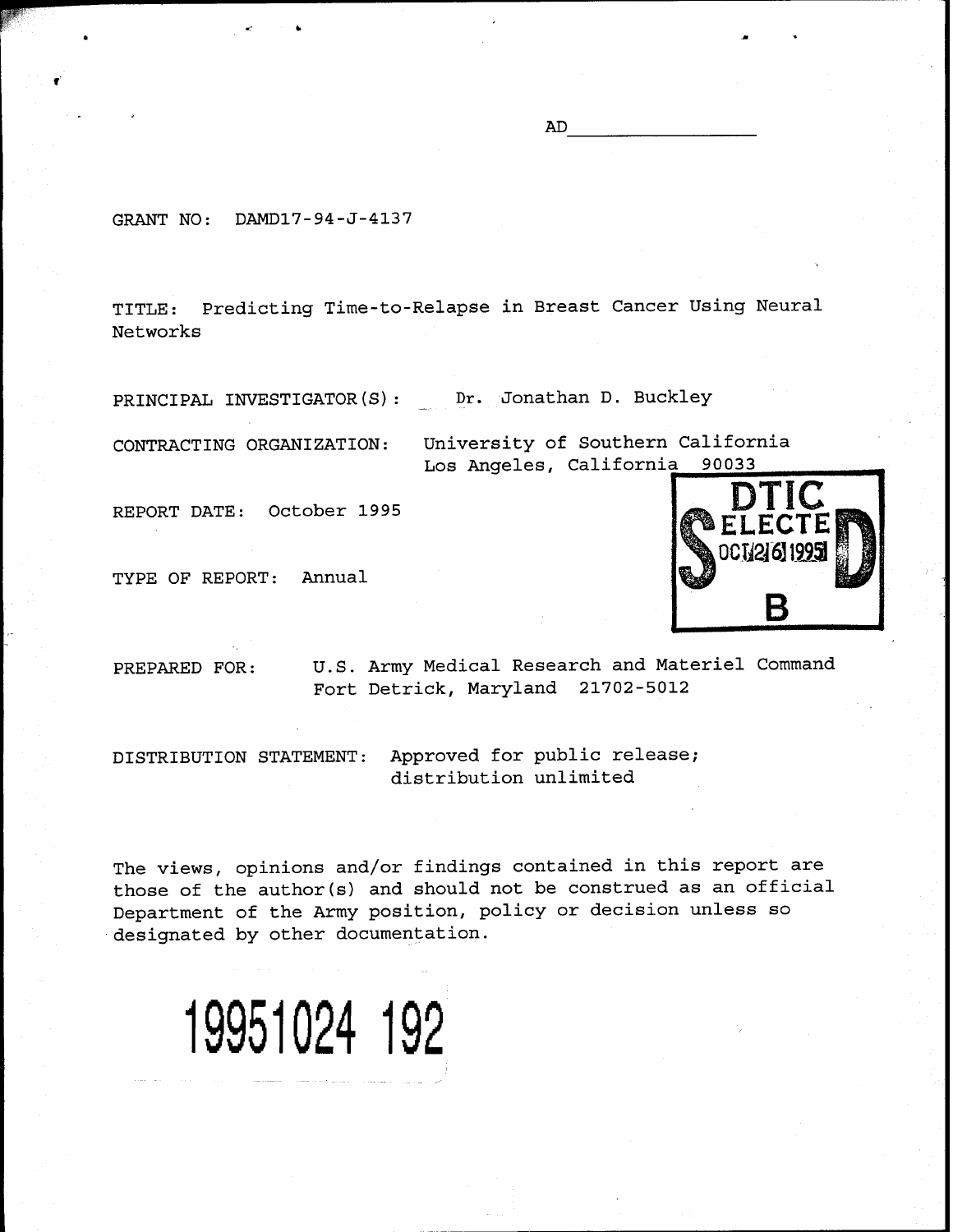|                                                                                                                                                 | <b>REPORT DOCUMENTATION PAGE</b>                                                                                                                                                                                                                                                                                                                                                                                                                                                                                                                                                                                                                                                                                                             |                                                            | Form Approved<br>OMB No. 0704-0188                                                                                                                                                                                                                                                                                                                                                                                        |
|-------------------------------------------------------------------------------------------------------------------------------------------------|----------------------------------------------------------------------------------------------------------------------------------------------------------------------------------------------------------------------------------------------------------------------------------------------------------------------------------------------------------------------------------------------------------------------------------------------------------------------------------------------------------------------------------------------------------------------------------------------------------------------------------------------------------------------------------------------------------------------------------------------|------------------------------------------------------------|---------------------------------------------------------------------------------------------------------------------------------------------------------------------------------------------------------------------------------------------------------------------------------------------------------------------------------------------------------------------------------------------------------------------------|
|                                                                                                                                                 |                                                                                                                                                                                                                                                                                                                                                                                                                                                                                                                                                                                                                                                                                                                                              |                                                            | Public reporting burden for this collection of information is estimated to average 1 hour per response, including the time for reviewing instructions, searching existing data sources,<br>contraction of information, and maintaining the data needed, and completing and reviewing the collection of information. Send comments regarding this burden estimate or any other aspect of this cellection of information. S |
| 1. AGENCY USE ONLY (Leave blank)                                                                                                                | 2. REPORT DATE                                                                                                                                                                                                                                                                                                                                                                                                                                                                                                                                                                                                                                                                                                                               | 3. REPORT TYPE AND DATES COVERED                           |                                                                                                                                                                                                                                                                                                                                                                                                                           |
|                                                                                                                                                 | October 1995                                                                                                                                                                                                                                                                                                                                                                                                                                                                                                                                                                                                                                                                                                                                 | Annual 15 Sep 94 - 14 Sep 95                               |                                                                                                                                                                                                                                                                                                                                                                                                                           |
| <b>4. TITLE AND SUBTITLE</b><br>Predicting Time-to-Relapse in Breast Cancer Using Neural<br>Networks                                            |                                                                                                                                                                                                                                                                                                                                                                                                                                                                                                                                                                                                                                                                                                                                              |                                                            | 5. FUNDING NUMBERS<br>DAMD17-94-J-4137                                                                                                                                                                                                                                                                                                                                                                                    |
| 6. AUTHOR(S)<br>Dr. Jonathan D. Buckley                                                                                                         |                                                                                                                                                                                                                                                                                                                                                                                                                                                                                                                                                                                                                                                                                                                                              |                                                            |                                                                                                                                                                                                                                                                                                                                                                                                                           |
| 7. PERFORMING ORGANIZATION NAME(S) AND ADDRESS(ES)<br>University of Southern California<br>Los Angeles, California 90033                        |                                                                                                                                                                                                                                                                                                                                                                                                                                                                                                                                                                                                                                                                                                                                              | 8. PERFORMING ORGANIZATION<br><b>REPORT NUMBER</b>         |                                                                                                                                                                                                                                                                                                                                                                                                                           |
| 9. SPONSORING/MONITORING AGENCY NAME(S) AND ADDRESS(ES)<br>U.S. Army Medical Research and Materiel Command<br>Fort Detrick, Maryland 21702-5012 |                                                                                                                                                                                                                                                                                                                                                                                                                                                                                                                                                                                                                                                                                                                                              | 10. SPONSORING / MONITORING<br><b>AGENCY REPORT NUMBER</b> |                                                                                                                                                                                                                                                                                                                                                                                                                           |
| <b>11. SUPPLEMENTARY NOTES</b>                                                                                                                  |                                                                                                                                                                                                                                                                                                                                                                                                                                                                                                                                                                                                                                                                                                                                              |                                                            |                                                                                                                                                                                                                                                                                                                                                                                                                           |
|                                                                                                                                                 |                                                                                                                                                                                                                                                                                                                                                                                                                                                                                                                                                                                                                                                                                                                                              |                                                            |                                                                                                                                                                                                                                                                                                                                                                                                                           |
| 12a. DISTRIBUTION / AVAILABILITY STATEMENT                                                                                                      |                                                                                                                                                                                                                                                                                                                                                                                                                                                                                                                                                                                                                                                                                                                                              |                                                            | <b>12b. DISTRIBUTION CODE</b>                                                                                                                                                                                                                                                                                                                                                                                             |
| Approved for public release; distribution unlimited                                                                                             |                                                                                                                                                                                                                                                                                                                                                                                                                                                                                                                                                                                                                                                                                                                                              |                                                            |                                                                                                                                                                                                                                                                                                                                                                                                                           |
| 13. ABSTRACT (Maximum 200 words)                                                                                                                |                                                                                                                                                                                                                                                                                                                                                                                                                                                                                                                                                                                                                                                                                                                                              |                                                            |                                                                                                                                                                                                                                                                                                                                                                                                                           |
| outcome variables.                                                                                                                              | Neural networks (NN) have become established as powerful tools for complex pattern recognition<br>problems. One application which appears well suited to NN methods is the identification of prognostic<br>groups, to be used for treatment planning. For many cancer studies of cancer cell biology have added<br>many factors of potential prognostic value, but the way in which these interact with known factors is<br>generally not well studied. The potential of NNs to model these data in a non-linear fashion has only<br>begun to be explored. NNs are not part of standard statistical packages, making them relatively<br>inaccessible to many statisticians. More importantly, current NN methods cannot accommodate censored |                                                            |                                                                                                                                                                                                                                                                                                                                                                                                                           |
|                                                                                                                                                 | This proposal is for application of several proposed methods for applying NNs to censored-data to the<br>problem of predicting time-to-relapse for breast cancer patients. The methods will be evaluation in<br>comparison to each other, and also to more conventional approaches such as Cox regression and recursive<br>partitioning. The data on which the analyses will be conducted comes from the database of the NSABP.                                                                                                                                                                                                                                                                                                              |                                                            |                                                                                                                                                                                                                                                                                                                                                                                                                           |
| <b>14. SUBJECT TERMS</b><br>Neural Networks, Survival, Relapse,                                                                                 |                                                                                                                                                                                                                                                                                                                                                                                                                                                                                                                                                                                                                                                                                                                                              | Breast Cancer                                              | <b>15. NUMBER OF PAGES</b><br>15<br><b>16. PRICE CODE</b>                                                                                                                                                                                                                                                                                                                                                                 |
| 17. SECURITY CLASSIFICATION<br>OF REPORT                                                                                                        | <b>18. SECURITY CLASSIFICATION</b><br>OF THIS PAGE                                                                                                                                                                                                                                                                                                                                                                                                                                                                                                                                                                                                                                                                                           | <b>19. SECURITY CLASSIFICATION</b><br>OF ABSTRACT          | <b>20. LIMITATION OF ABSTRACT</b>                                                                                                                                                                                                                                                                                                                                                                                         |
| Unclassified                                                                                                                                    | Unclassified                                                                                                                                                                                                                                                                                                                                                                                                                                                                                                                                                                                                                                                                                                                                 | Unclassified                                               | Unlimited                                                                                                                                                                                                                                                                                                                                                                                                                 |

Unclassified<br>NSN 7540-01-280-5500

 $\bar{\beta}$ 

**NSN 7540-01-280-5500 Standard Form 298 (Rev. 2-89)** Prescribed by ANSI Std. Z39-18 298-102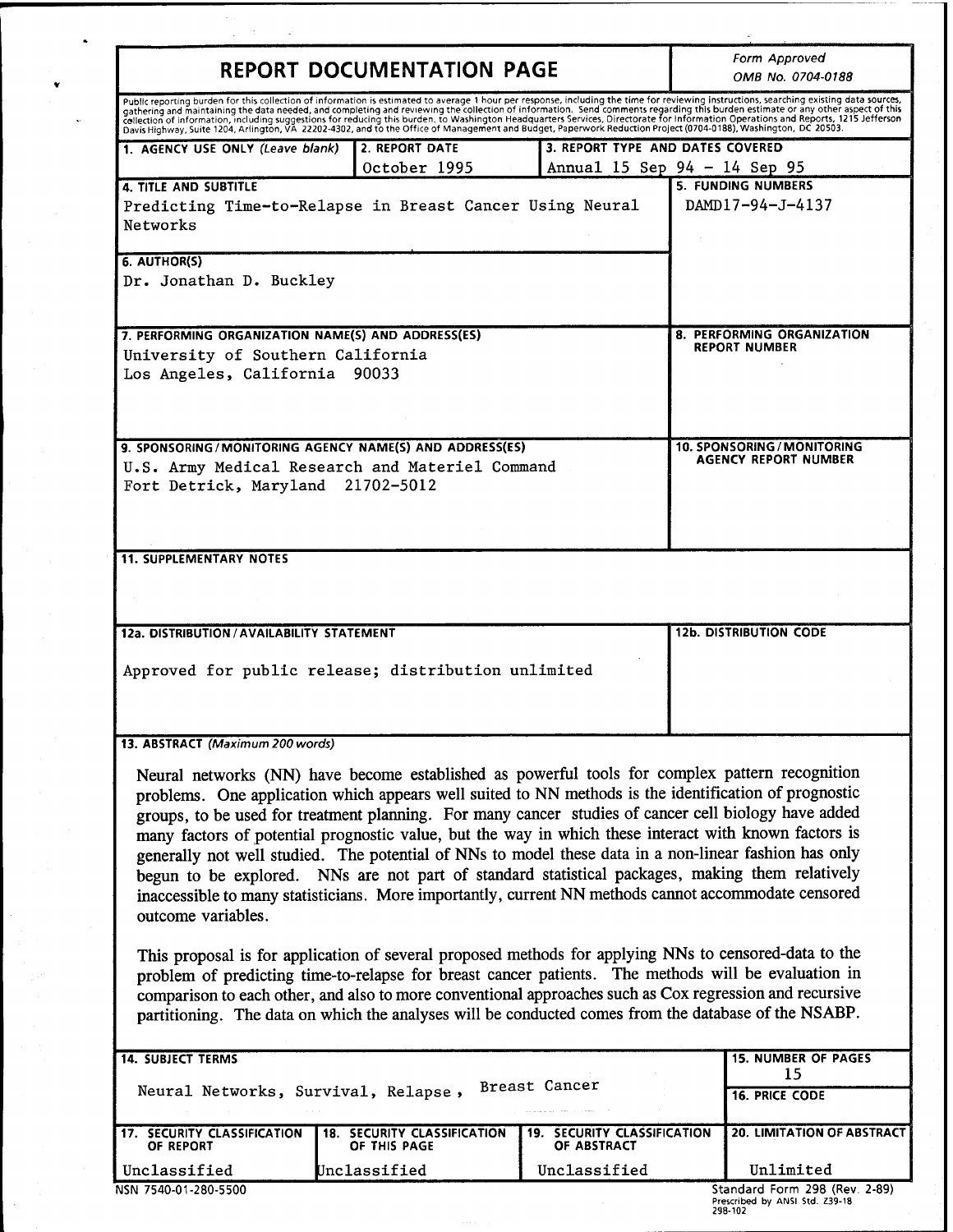#### **FOREWORD**

Opinions, interpretations, conclusions and recommendations are those of the author and are not necessarily endorsed by the US Army.

Where copyrighted material is quoted, permission has been obtained to use such material-

Where material from documents designated for limited distribution is quoted, permission has been obtained to use the material.

 $\mathscr{Q}\!\!\mathscr{A}$  Citations of commercial organizations and trade names in this report do not constitute an official Department of Army endorsement or approval of the products or services of these organizations.

In conducting research using animals, the investigator(s) adhered to the "Guide for the Care and Use of Laboratory vestigator(s)<br>oratory<br>se of Laboratory Animals," prepared by the Committee on Care and Use of Laboratory Animals of the Institute of Laboratory Resources, National Research Council (NIH Publication No. 86-23, Revised 1985).

For the protection of human subjects, the investigator(s) adhered to policies of applicable Federal Law 45 CFR 46.

in conducting research utilizing recombinant DNA technology, the investigator(s) adhered to current guidelines promulgated by the National Institutes of Health.

in the conduct of research utilizing recombinant DNA, the investigator (s) adhered to the HIH Guidelines for Research Involving Recombinant DNA Molecules.

In the conduct of research involving hazardous organisms, the investigator(s) adhered to the CDC-NIH Guide for Biosafety in Microbiological and Biomedical Laboratories.

| Accession For         |               |
|-----------------------|---------------|
| <b>NTIS GRA&amp;I</b> |               |
| DTIC TAB              |               |
| Unannouxced           |               |
| Justification.        |               |
|                       |               |
|                       |               |
|                       |               |
| Availability Codes    |               |
| Avail and/or          |               |
| Special               |               |
|                       |               |
|                       |               |
|                       |               |
|                       |               |
|                       | Distribution/ |

nclley \$23/95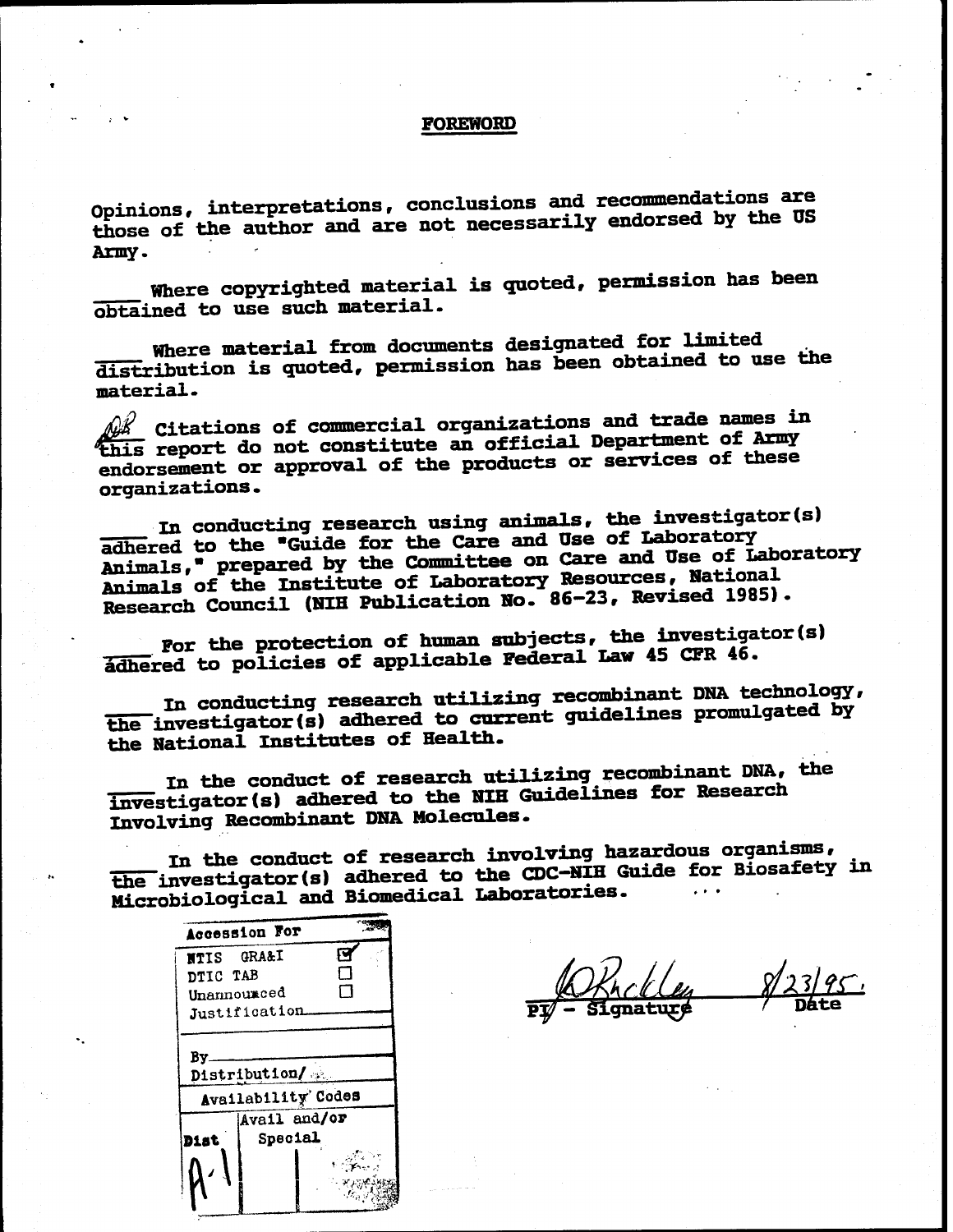# **TABLE OF CONTENTS**

| <b>INTRODUCTION</b> |    |
|---------------------|----|
| <b>BODY</b>         | 7  |
| <b>CONCLUSIONS</b>  | 15 |
| <b>REFERENCES</b>   | 15 |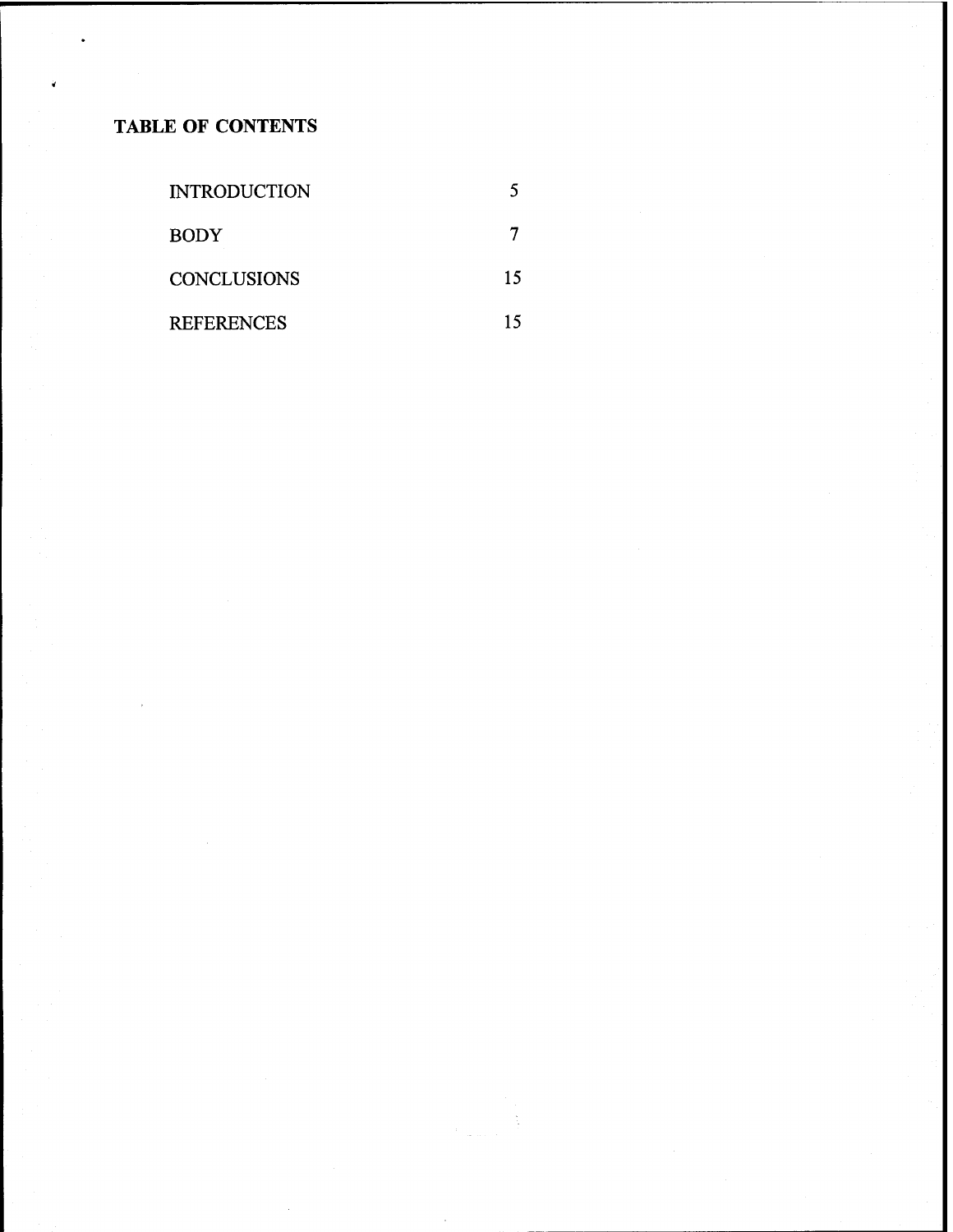# **INTRODUCTION**

### **Neural networks** - **a general description**

NNs have been so-named because they mimic, in some respects, the structure and function of neurons in the brain. A NN consists of layers of nodes (analogous to neurons) linked by interconnections (axons/dendrites), together with rules that specify how the output of each node is determined by input values from all nodes at the level below. A layered architecture of neurons in the brain can be used to provide progressively more abstract representation of input stimuli as the information is filtered through successive layers; NNs attempt to reproduce this effect, although most networks are limited in practice to three or four layers in total.

The lowest level of nodes in a NN is used to represent the input values, and the node or nodes in the highest level provide output from the NN. Since each node receives input from all nodes at the level below, generally combined as a weighted sum, the number of interconnections (and thus the number of weights) can be very large. Determining values for these weights *a priori* in order to obtained desired outputs for given inputs is clearly impractical for all but the most trivial networks. Useful NNs are made possible by the application of a learning algorithm that iteratively modifies the weights to minimize an "error function". The error function summarizes the differences between the actual output of the NN and the desired (or "true") output (Rumelhart, 1986).

# **The role of prognostic grouping and outcome prediction in clinical medicine**

Establishing the prognosis for a patient may assist that patient in making **choices about treatment** and/or lifestyle changes. For breast cancer, determining the prognosis of a patient has become an essential first step to determining treatment: patients with a poor prognosis (at high risk of relapse or recurrence and/or with substantial residual disease) will generally be placed on the most intensive treatments while those with a good prognosis may be spared the acute toxicity and risks of long term effects associated with aggressive treatment.

The traditional methods used to identify prognostic variables are logistic regression for categorical outcomes, such as death/non-response/remission, or Cox regression (Cox, 1972) for survival-type outcomes. These multivariate methods generally combine the explanatory variables in a single linear expression; more complex relationships between the explanatory and outcome variables can be modelled using stratification and interaction terms but incorporation of such terms tend to be limited. However, a complex "prognostic syndrome" that involves several variables in a nonlinear fashion would almost certainly escape attention in a traditional Cox regression analysis.

In recent years, the largely clinical data that have been used to separate prognostic groups have come to be supplemented to an increasing degree by laboratory data. New analytic methods can provide information on such things as specific mutations, gene amplification, gross chromosomal abnormalities such as translocations, deletions, ploidy changes etc., presence or absence or cell surface markers including antigens and receptor proteins, and immunological parameters. Not

5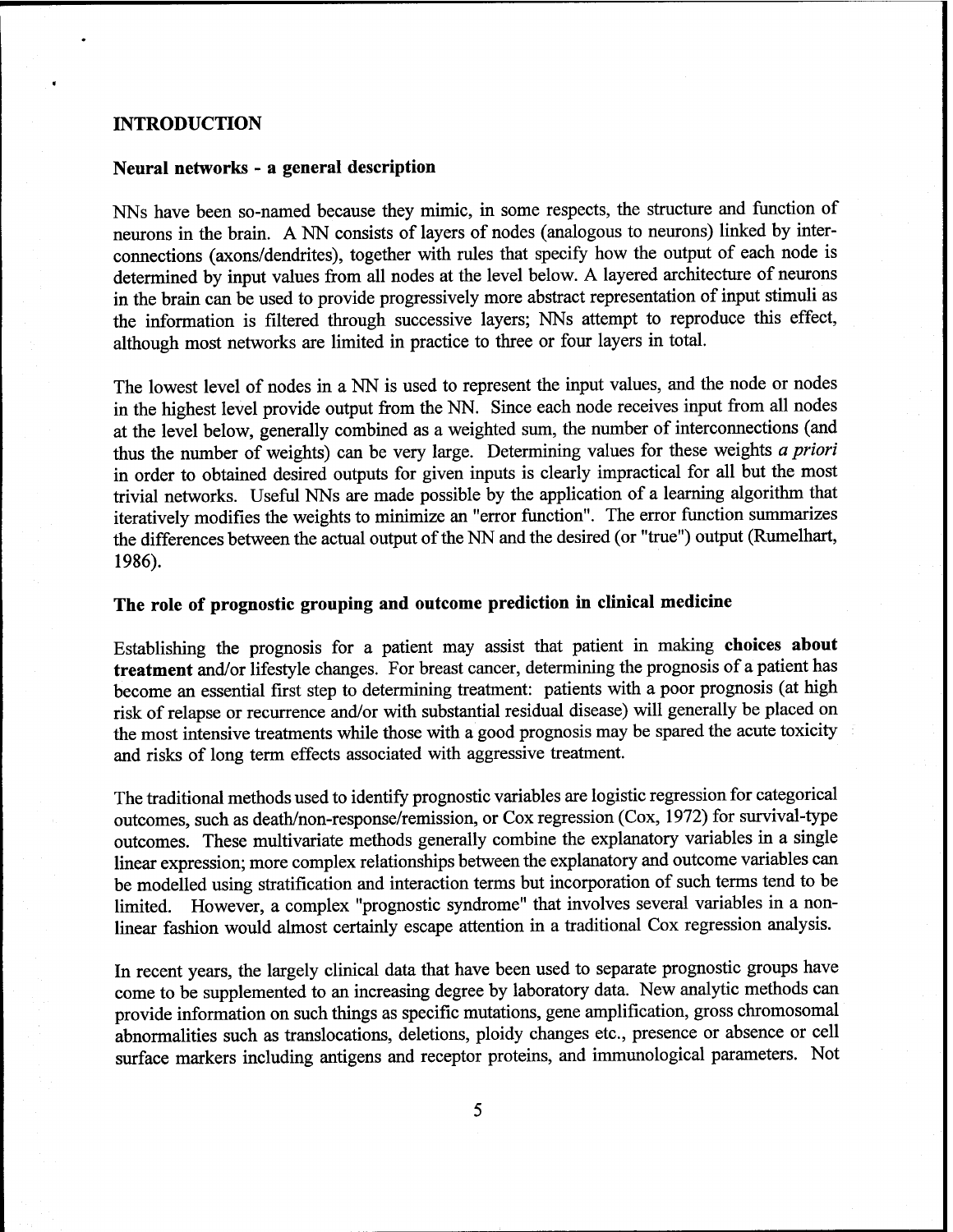unexpectedly, many of these biological characteristics correlate with outcome, but all too commonly new factors are reported without analysis of the extent to which they provide **independent** prognostic information, nor any guidance as to their use in conjunction with other factors in clinical decision making.

### **Use of neural networks to predict time to relapse in breast cancer**

NNs have been used successfully to predict categorical clinical outcomes but there is no established method for dealing with potentially censored output values.

Ravdin et al (1992) published the first report of the use of NNs for clinical prediction with a survival-type outcome. This analysis attempted to relate six prognostic factors (tumor hormone status, DNA index, S-phase determination, tumor size, number of axillary nodes involved, and patient age) to time to relapse for women with node-positive breast cancer. A rather complex ad hoc method was used to adapt conventional NN programs to handle the censored data: (1) Selected input variables were log transformed, and normalized to lie within -1 to 1, (2) The database was split into a training set, evaluation set and validation set, (3) Time intervals (from the Kaplan-Meier curve) that corresponded to estimated rates of 0.90, 0.80, ... 0.10 were determined, (3) Each patient-record was split into m; patient-time records (for patient i), where the time from study entry to time of analysis (the maximum follow-up) was  $T_i$  years and  $m_i$  of the time intervals come before  $T_i$ , (4) The NN was constructed with one output node (dead/alive) and a time variable (1, 2, up to  $T_i$ ) as an input value. Patients that died before  $T_i$  were represented as dead in all patient-time records for intervals after their time of death, (5) To correct for bias due to non-uniform follow-up, the number of patient-time records corresponding to each interval was adjusted (by random elimination of records) to ensure that the ratio of records with "alive" status to those with "dead" status matched the observed Kaplan-Meier rates for the study group, (6) The output prediction was interpreted as a measure of relapse risk, and used to create risk subsets, (7) NN and Cox regression were compared in their ability to define groups with different Kaplan-Meier disease-free curves in an independent validation dataset, (8).

This approach was effective in defining prognostic groups: generally, the NN defined high and low risk subsets as efficiently as Cox regression and in some respects performed better. For instance, although having ten or more positive nodes was identified as a poor prognostic factor (32% relapse rate at 3 years), the NN placed only 54% of such patients in the high risk fertile; 40% were in the mid fertile and 6% were assigned to the lowest tertile. When the actual outcomes of the women with 10+ nodes were compared to all other women, within each predicted-risk tertile, relapse rates were very similar, indicating that the NN had correctly identified subgroups of apparent high risk (according to conventional methods) that belonged in lower risk groups.

### **Aims of this project**

The aims stated in the original application were:

1. To develop a program designed to apply neural network methods to the analysis of clinical data. Development will involve two stages: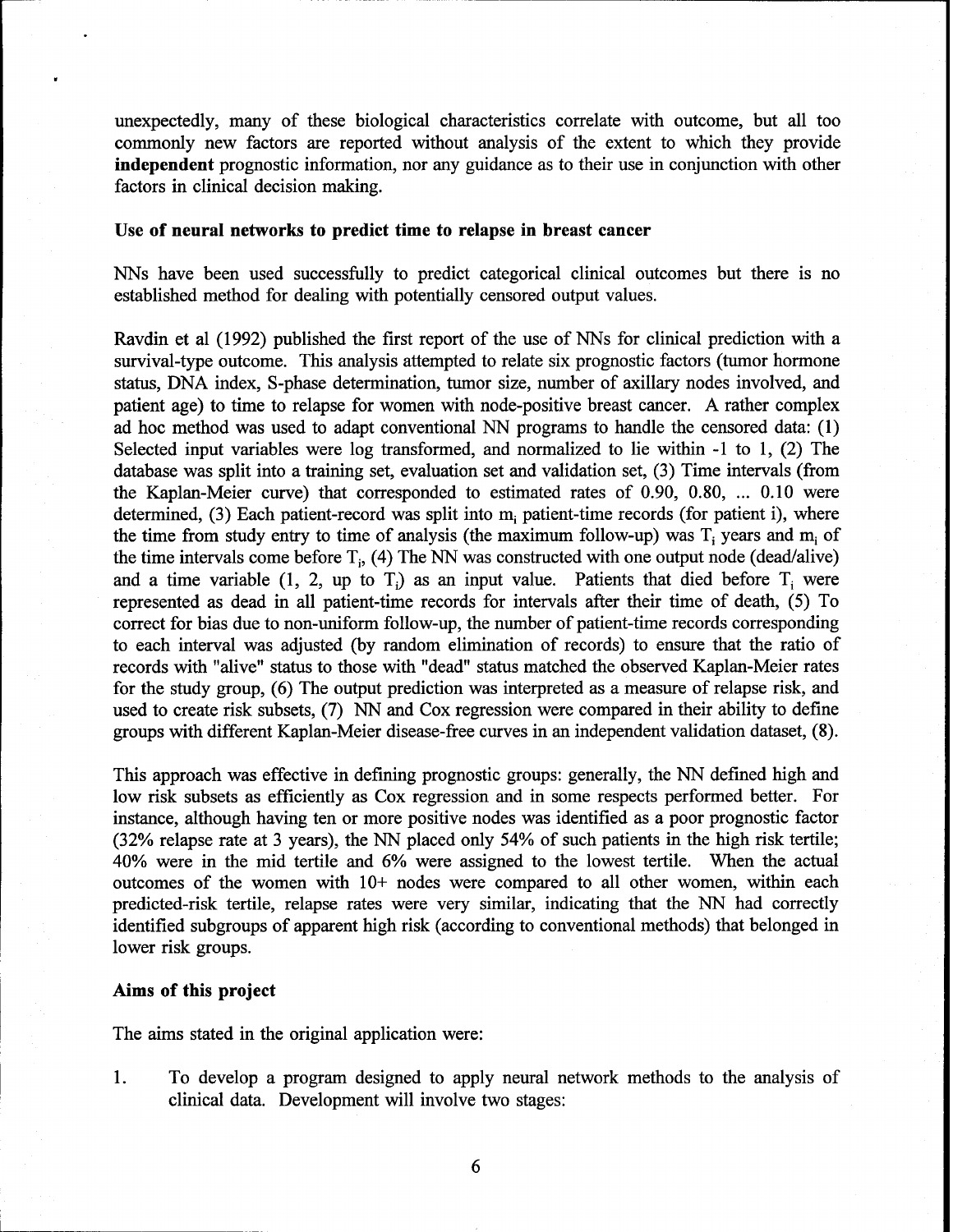- a. Software development of a neural network (NN) program, based on established methods.
- b. Extension of the NN program to handle censored data.
- 2. To integrate this program with existing software, in order to:
	- a. Provide the neural network program access to a wide range of database management/data transformation functions.
	- b. Provide a single package that will perform traditional analyses of clinical data (e.g. Cox regression) and neural network modelling.
- 3. To evaluate alternative methods for identification of prognostic factors. The methods will be Cox regression (including recursive partitioning), censored linear regression, and four different neural network methods.

The projected timeline was that <sup>1</sup> and 2 would be completed within the first year, and that we would concentrate on aim 3 in year 2.

# **BODY**

The following report details the progress made towards completion of aims <sup>1</sup> and 2 above.

## **Development of a general NN program**

The neural network program has been developed as a procedure (PROC NEURAL) within the statistical package Epilog Plus, in order to benefit from the broad range of data management features of this program and to facilitate comaprisons with more conventional methods (Buckley, 1993). PROC NEURAL has been developed to have the basic features (not specifically related to analysis of survival-type data):

*Basic structure:* Feed-forward neural network, with up to four layers, up to 50 input nodes and 50 output nodes. Logistic transfer function. Dynamic changes to network structure through switching on or off of nodes.

*Training*: Back-propagation of errors (calculated as sum of square of prediction error). Logicon Projection offered as an option for weight initialization (see below). Weight updating following each record, or batched (e.g. after each 'run' through the training dataset). User-specifiable learning coefficient and momentum term, with the option to change these learning parameters after a preset number of runs - repeated such adjustments are allowed.

*Epilog commands:* Initial set-up determined by Epilog-style commands (see Appendix 3). Training pauses after a preset number of runs, or when the user 'breaks'. At this point, the commands can be modified, using the Epilog Plus command editor - if the changes do not alter the network structure, training continues from the previous point, otherwise the weights are reinitialized.

*Training display.* A graphical interface has been developed for PROC NEURAL, and during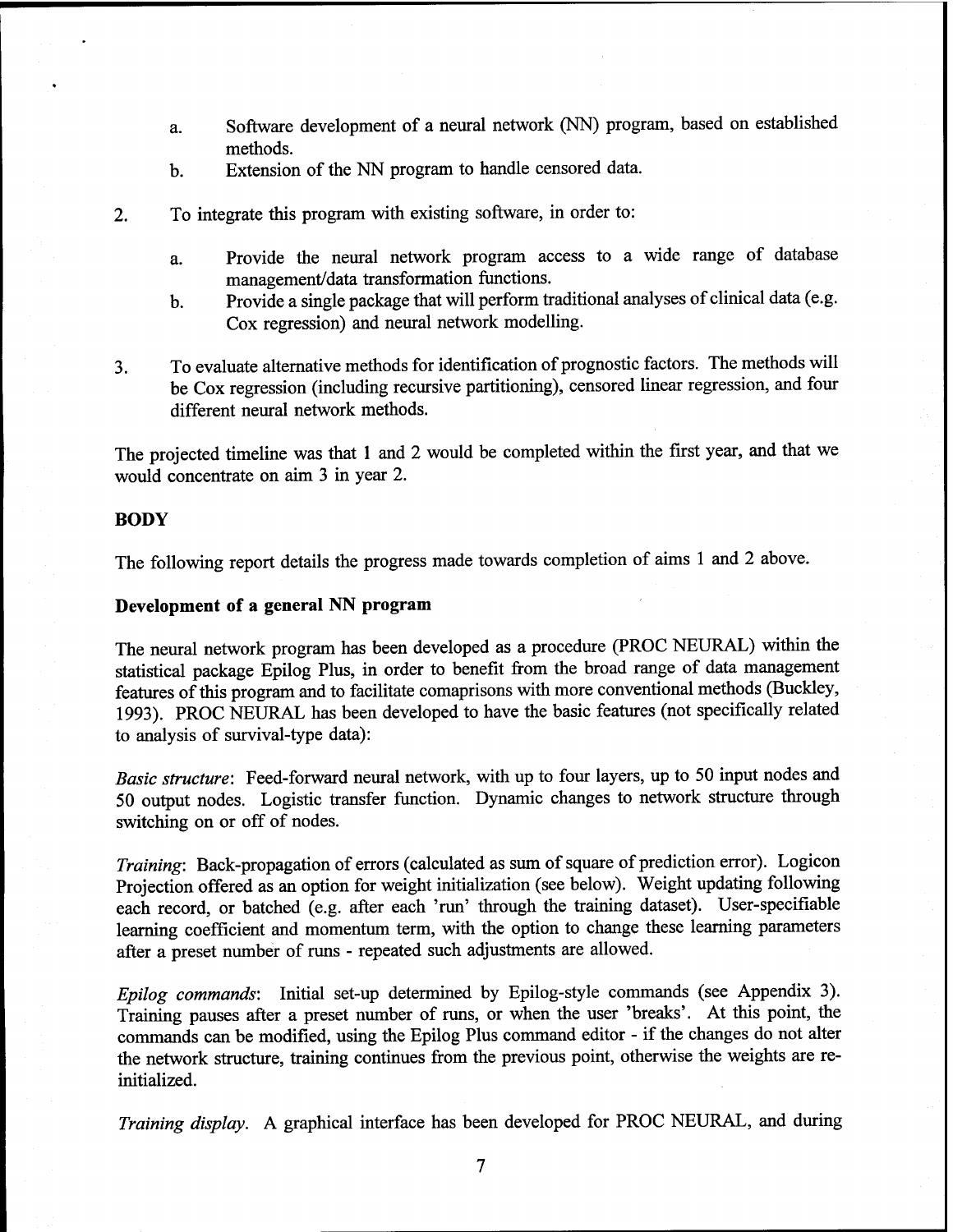

training the user can view the following (Fig 2):

Figure 2. The training display of PROC NEURAL

**An upper data panel** that shows such things as the current learning parameters values, the run number, the distance the weight matrix has moved on the last two updates, and the root mean square (RMS) prediction error (for both the training dataset and a test dataset if it is available).

**Plots** that show (1) RMS error by run number (for training and test data separately) and percent of predictions that are within a user-specified tolerance value of the true value (also for training and test datasets), by run number; a scatter plot of predicted vs. actual value for a specified output node; a table of predicted vs. actual, based on the scatterplot and user-specified cutpoints; a histogram of the NN weights, which is useful for monitoring training progress.

**A schematic of the network.** Each node is shown, and for a selected training record, the values (and variable names) for each input and output node (for this record) are shown. The magnitude of the output from each node is indicated by a 'thermometer' that fills from 0% to 100% of the node interior. The record selected to be shown in this way can be fixed, or may change every time the display is refreshed. The display can be refreshed after every n runs (user specifiable). Selected interconnections between nodes are shown: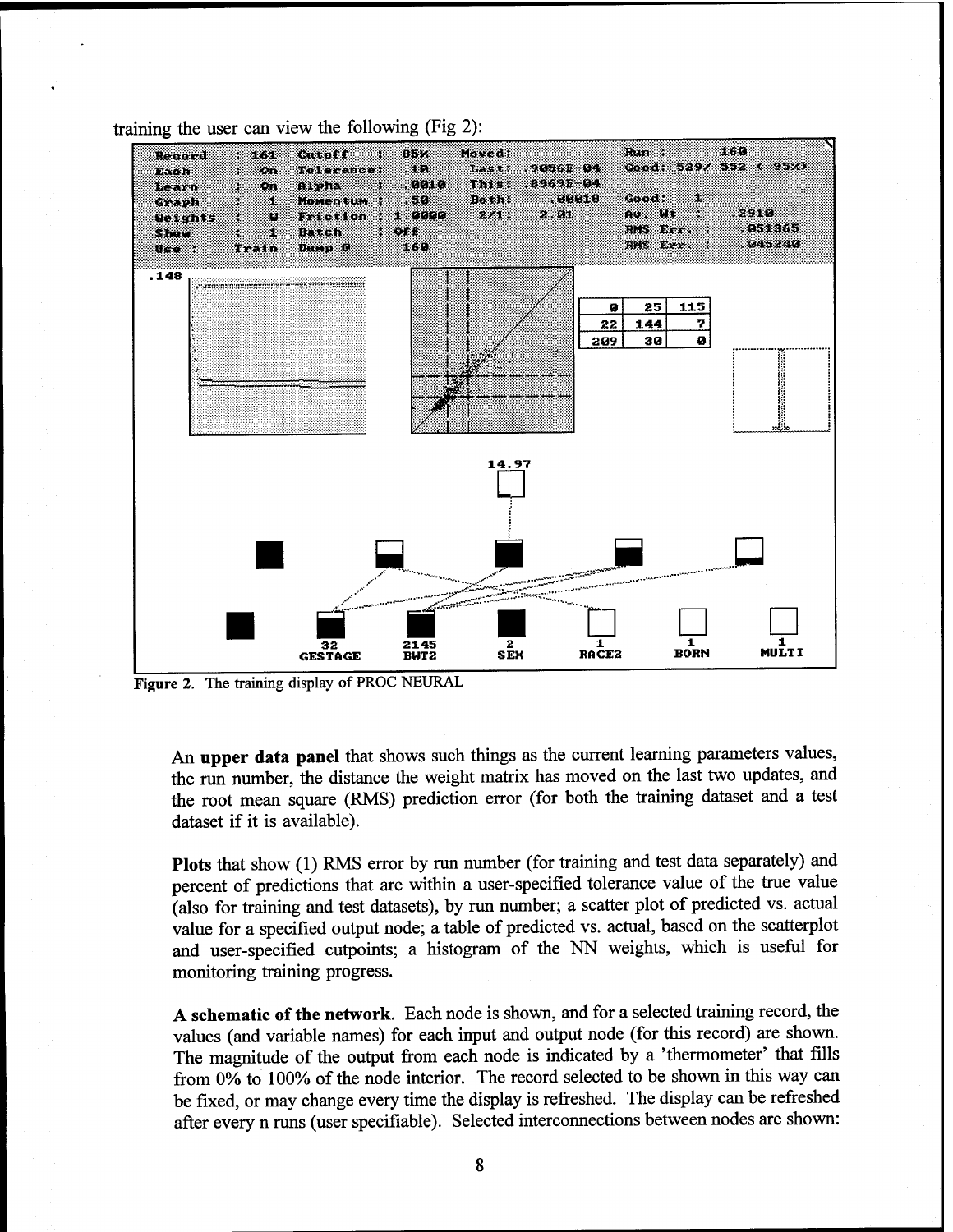only those with a weight (or optionally, a weight times node value) that exceed a threshold are shown, with negative and positive connections distinguished by color.

*Network analysis.* When training halts, the user may continue using modified Epilog commands

(see above), or may use single key-strokes to change model parameters before continuing. Other key-strokes are provided to allow the user to explore the current network and examine its properties. Options available include (1) Examining the effect on network performance of



Figure 3. Network analysis: examining all weights in and out of a selected node.

removing a selected node, (2) Display, on the network schematic, of all weights into and out of a selected node (Fig 3), (3) Display on the schematic of the inputs to a selected node (weight times outputs from previous level), (4) Distribution of outputs from a node for all cases in the training dataset, (5) Indication on the schematic of which input to a selected node made the largest contribution - expressed as the percent of training records for which each input was most influential, and (6) Indication on the schematic of the average contribution from each input to that node.

*Other features.* The network periodically writes the weights to a disk file. This can be at set intervals (number of runs), or when the RMS error on the test dataset begins to increase (suggesting that the network is beginning to overfit the training dataset). The weights can subsequently be read back, to pick up training or other activities involving the network from any point at which a weight 'dump' occurred.

A single key-stroke requests that the network's **predicted outputs** be written into the database. These predictions are then available to all other Epilog procedures, for example to determine means, medians, distributions, and to graphically display using PROC GRAPH.

At any time the test and training dataset can be interchanged. This allows the user to examine network function with respect to test data as well as training data.

### **Extensions to the NN program to handle censored data**

We proposed to develop the algorithms necessary for incorporation of several censored-data methods into the NN program. Progress in this direction is as follows:

#### Undefined node method.

The simplest approach is to represent the outcome as a series of indicator variables corresponding to periods of follow-up. The interval in which a death occurred is represented by a 1, and all other intervals (output nodes) take value 0. Intervals after a censoring event are considered to have an undefined value. In practice this means that this node does not contribute to the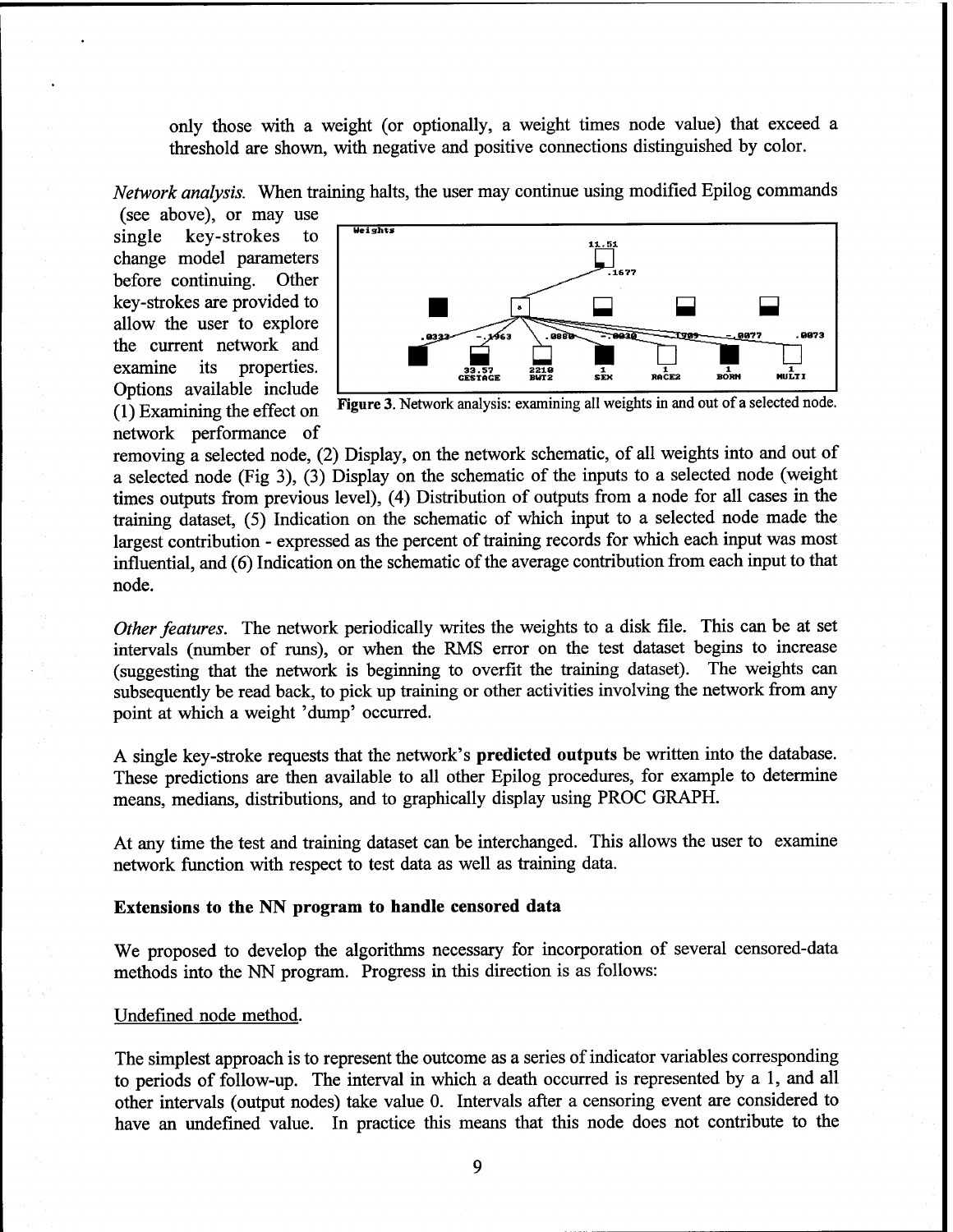prediction error - essentially, it has no influence in the error that is used (through backpropagation) to adjust the weights. This method represents a relatively straight-forward modification to a 'standard' NN, and has been implemented.

### Buckley-James method.

The Buckley-James (expected value) method required more extensive changes to the NN code in order to implement. In this method, NN predictions are compared to the actual values on each run and the differences (residuals) used to calculate a Kaplan-Meier-type curve. Based on the residual distribution (as reflected in the Kaplan-Meier curve) it is possible to estimate the expected survival for any person who was censored. The Buckley-James approach, as it was described for linear regression (Buckley and James, 1979) and as it is generalized to the NN setting, is to determine the expected survival for all censored individuals (based on the current weight matrix), and to substitute the expected value for the censored value when determining and back-propagating the error. This method has been incorporated within PROC NEURAL.

## Modified error function.

This approach involves a change to the error function so that the error calculated for censored observations penalizes under-prediction much more severely that over-prediction. This seems reasonable, since predictions less than the observed time are clearly in error; those above the observed time may or may not be. The error for uncensored observations remains equal to the squared difference between actual and predicted survival. We proposed in the Phase I application to use the function:

$$
E_i = \alpha \, \exp\{\beta(O_i - P_i)\}
$$

where  $E_i$ , $O_i$  and  $P_i$  are the error, observed (actual), and predicted values for output node i, respectively, and  $\alpha$  and  $\beta$  are parameters that influence the relative balance between censored and uncensored error terms and the rate at which the error term increases as the actual time exceeds the prediction (Katz S, 1993). The back-propagation algorithm for this error function differs only marginally from that used for a sum-of-squares error function: a term equal to the derivative of the error function with respect to a output (which is simply the difference between the actual and predicted output values for the sum-of-squares error function) is replaced by the equivalent derivative for the above function. This extension has been added to PROC NEURAL as an option.

# Method of Ravdin

This method does not require any specific programming, since it was developed to use existing NN software. However, the incorporation of our NN software within a more general purpose software package will make the Ravdin method much simpler to apply.

# **Other additions relevant to this project**

### PROC COX and PROC CENREG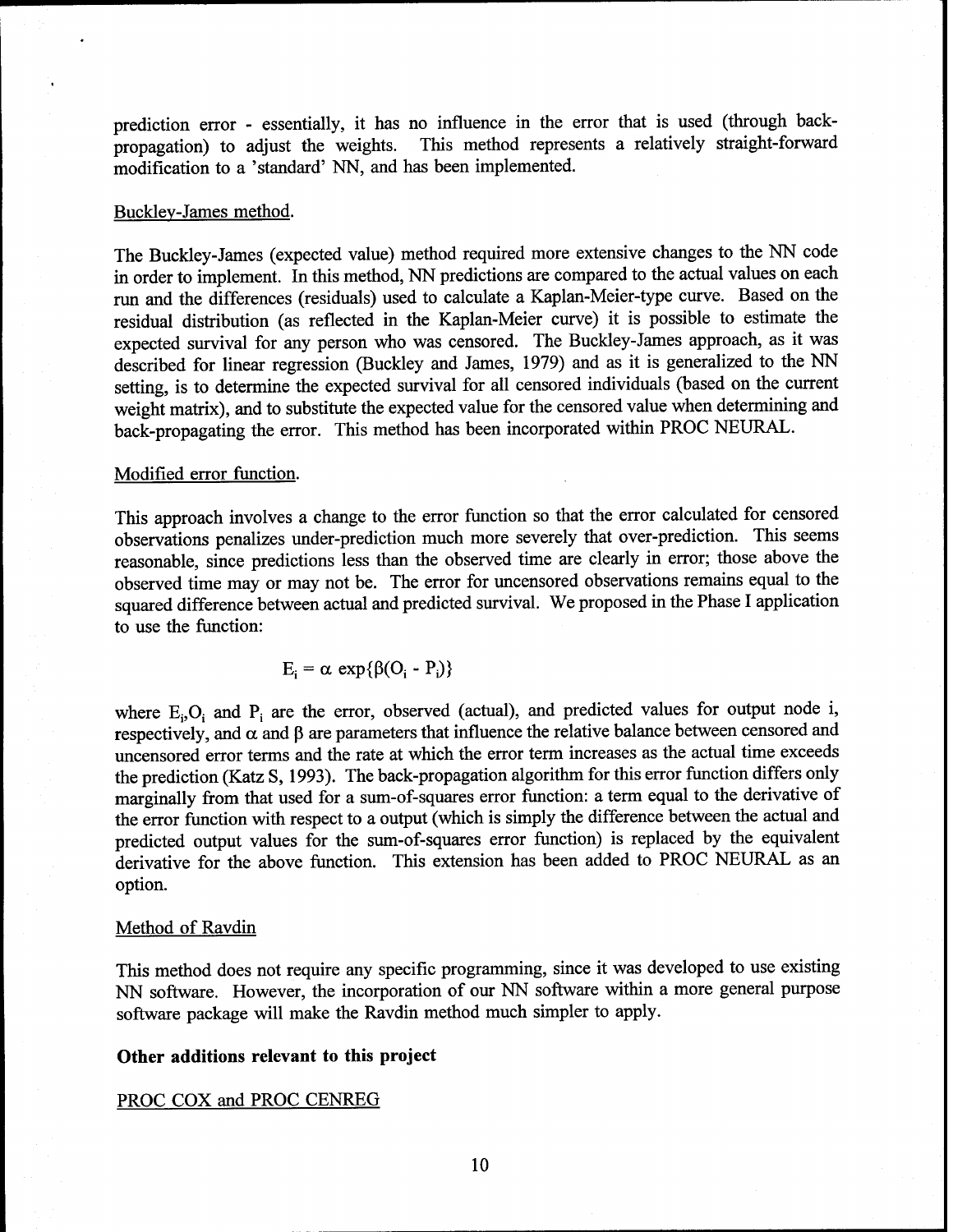As part of the strategy of providing a powerful suite of routines, in one package, that could be used for clinical prediction using censored data, we have modified PROC COX (Cox regression) and PROC CENREG (censored linear regression) to generate predictions on a case-by-case basis and to write these back into the database.

# PROC PARTITION

We proposed to compare NNs to the method of recursive partitiioning, and to this end have developed a recursive partitioning procedure (PROC PARTITION). PROC PARTITION is designed for censored data outcomes, and has the following features: (1) It allows up to 200 prognostic variables, which may be of continuous, binary or nominal type, (2) At each partitioning stage, the variable that provides the 'best' division of an existing partition is used to create a new partition, (3) The criterion for deciding on the best division may be based on ratios of observed to expected events, on degree of separation of the survival curves, or on the logrank statistic (p-value), (4) Partitioning ceases when this criterion (for the best division) does not exceed a prespecified threshold value, (5) For nominal variables the program tests all possible combinations of categories when searching for the best division, (6) For continuous variables, the program tests all possible cutpoints when searching for the best division, (6) Once partitioning is complete, the program will (optionally) examine all pairwise combinations of partitions to determine if any are sufficiently similar (based on O/E, separation or logrank statistic) to combine ("pruning"), (7) After two partitions are combined, all pairs are again examined, until no further combinations are possible. This PROC has been written and is currently undergoing testing.

# Learning methods **(parameter estimation)**

Training a NN is simply an iterative method for estimating the model parameters (i.e. interconnection weights). The most common method - and the one we proposed to implement is 'back-propagation' which is essentially a gradient descent approach. In practice, because of the large number of weights used in many NNs, convergence to an error minimum can be slow. Furthermore, this minimum may be a local rather than a global minimum. While we still feel that the back-propagation approach is extremely useful, the problems of long training time and local minima have led us to evaluate some alternative strategies for training of NNs.

# Logicon projection.

This is an algorithm developed by scientists at Logicon Inc, Los Angeles (Wilensky G and Manukian N, 1992). It requires that the user specify a 'prototype' individual to correspond with each hidden node. A method of N-dimensional projection is used to calculate initial weights into these hidden nodes so that that node fires maximally for the prototype individual. Starting the NN with such weights, instead of randomly assigned one, can reduce training time by one to two orders of magnitude. Even if no care is taken to select appropriate prototypes, and they are drawn at random from the training database, training times can be substantially reduced.

We have implemented the Logicon Projection algorithm within PROC NEURAL.

# Genetic algorithms.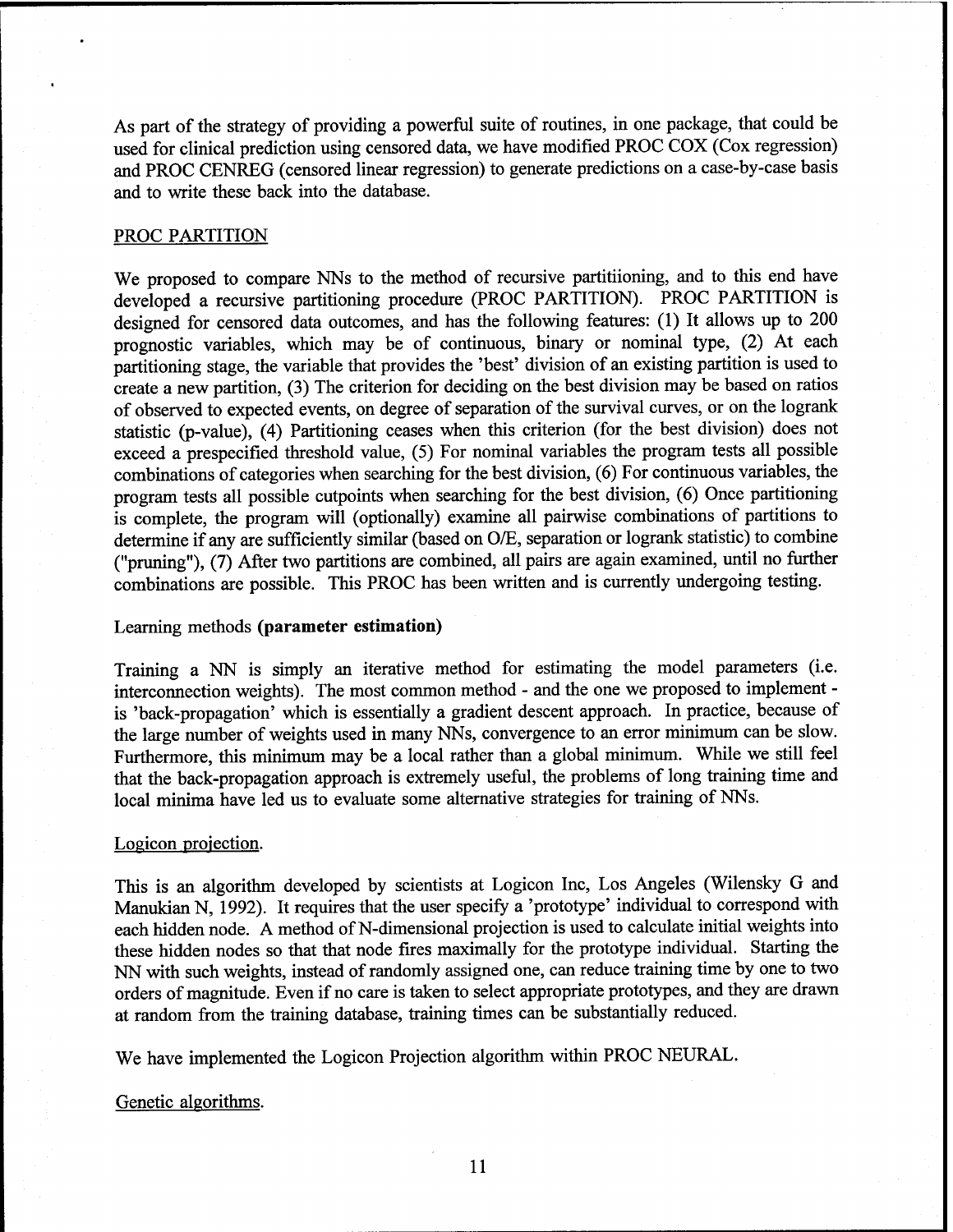A radically different approach to weight optimization may be used to try to avoid getting caught in a local minimum. With the so-called 'genetic algorithm' the weights are represented conceptually as genes on a chromosome. Instead of a single NN, a whole 'population' of networks with the same structure are created. The performance of each is evaluated, and the best (smallest error) are selected for 'mating', while the worst are removed (die). The weightchromosome for each offspring is derived from the parent chromosomes through a process analogous to meiotic recombination with or without point mutations. Through many generations, with only the fittest being allowed to pass on their weight-chromosomes to new individuals, network performance improves. As a result of the discontinuous nature of the recombination process the weight matrix makes jumps in the parameter space that potentially avoid the trap of a local minimum and hopefully allows for exploration of the entire space for a global minimum (Narayanan and Lucas, 1993).

Our evaluation of genetic algorithms indicate that their implementation within PROC NEURAL is entirely feasible.

# **Applying the NN to simulated data.**

The most useful database for initial evaluation of network performance is one in which the relationship between the input and output variables in known. For this reason we have relied heavily on data generated by PROC DIST of Epilog Plus. While it is not possible to present results from all such simulated databases, a single example is presented in detail below.

The database included 1000 training records and 1000 testing records with four binary input covariates (A, B, C and D), with the probability of a <sup>1</sup> being 0.05, 0.10, 0.25 and 0.50 respectively. Cases were assigned to a Low, Intermediate or High risk group, based on their covariate values; survival time was randomly generated from a negative exponential distribution, with hazards of 0.005, 0.01 and 0.02 respectively for the three risk groups. The relationship of covariate values to risk group was designed to provide a test of the NN's ability to detect complex interactions between covariates. Specifically those with  $A=1$ , or (C=1 and D=1) or (B=1) and  $C=1$ ) were assigned to the High risk group; those with  $C=1$  or  $(B=1$  and  $D=1$ ) were assigned to the Low group, while the remainder were Intermediate risk. The censor time was drawn from a uniform(0,365) distribution.

This database has been particularly valuable as a testing ground for NN under development. For example, a NN was created with a single hidden layer of three nodes, trained using the Buckley-James method and used to make predictions of outcome on the 1000 training and 1000 test cases. We used scatterplots and Cox goodness of fit to assess performance. Scatterplots were possible since the 'true' (uncensored) time was known for each case.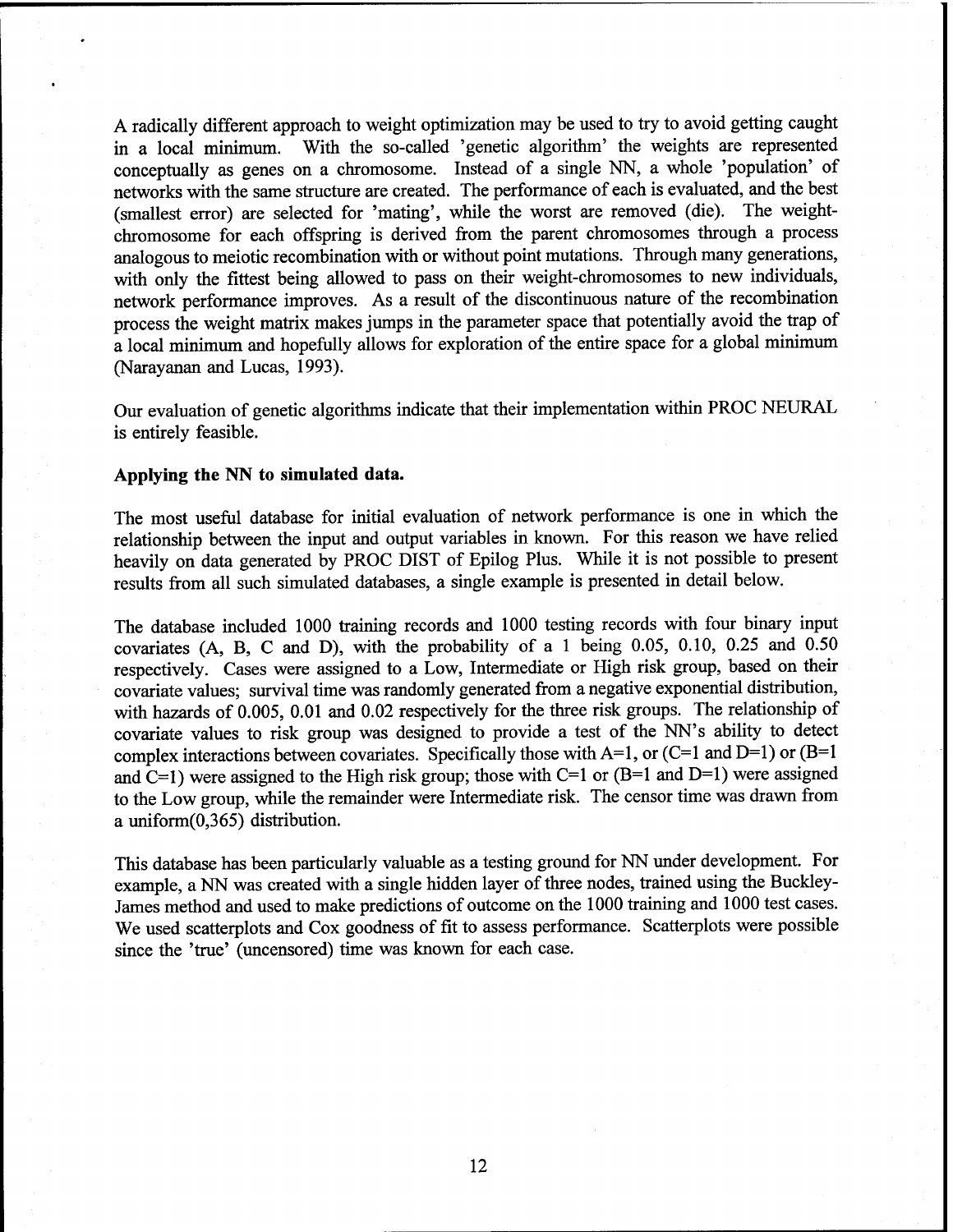Cox regression was used to fit the four covariates (A - D), the NN prediction (P), a model with A,B,C,D and P, to determine whether P contained useful prognostic information not provided by the covariates (as main effects) - see Table 2. Note, these evaluations were based on the test group only.

|                | <b>Model</b>                                                | Chi-square      | D.O.F          | p-value              |
|----------------|-------------------------------------------------------------|-----------------|----------------|----------------------|
|                | A,B,C,D                                                     | 44.00           | 4              | < 0.0001             |
| $\overline{2}$ | $\mathbf{P}$                                                | 90.86           | 1              | < 0.0001             |
| 3              | $A,B,C,D,$ plus P<br>vs. Model 1                            | 106.54<br>62.54 | 5              | < 0.0001<br>< 0.0001 |
| 4              | A, B, C, D and all two-way interactions                     | 105.96          | 10             | < 0.0001             |
| 5              | A,B,C,D and all two-way interactions, plus P<br>vs. Model 4 | 118.68<br>12.72 | 11             | < 0.0001<br>< 0.0001 |
| 6              | Risk groups (Low, Intermediate, High)                       | 111.54          | $\overline{2}$ | < 0.0001             |
| 7              | Risk groups, plus P<br>vs. Model 6                          | 111.84<br>0.30  | 4              | < 0.0001<br>N.S.     |

Table 2. Cox regression goodness-of-fit chi-squares

From these results we conclude that the NN prediction was able to substantially improve the Cox regression model fit when added to the four covariates, and even improved on a Cox model that included all two-way covariate interactions. As expected, it did not improve on a model in which the 'true' risk group assignments were represented. It is of interest that the NN prediction did improve on the risk-group model within the training dataset, illustrating the potential for NN models to over-fit the training data and underscoring the need for a separate testing dataset.

Since the 4 covariate variables can take only 16 possible combination of values, it is possible to examine the NN prediction for all input combinations. In addition we calculated the median of the fitted Cox distribution for models with A-D, and A-D, plus P. Comparison of predicted vs. median actual (uncensored) data are shown in Table 3.

Since most  $(84%)$  of the cases have one of four input patterns  $(0000,0001,0010)$  or  $(0011)$ , it might be expected that the NN would train preferentially to fit these combinations, perhaps at the expense of the less frequently encountered combinations. In the above table, the predictions are compared to the actual mean values, with the exception of the NN prediction which is compared to both the mean and median. In theory, the NN should be predicting the mean, but it can be seen that its prediction was an underestimate in 9 instances and an overestimate in 5. More importantly, for the four most common patterns it underestimated by 12, 24 and 73 days, and was <sup>1</sup> day over in the remaining pattern. The reason for this tendency to underestimate is not clear, but is the subject of current research. Comparison of the NN prediction to the median indicated that the prediction tended to exceed the median.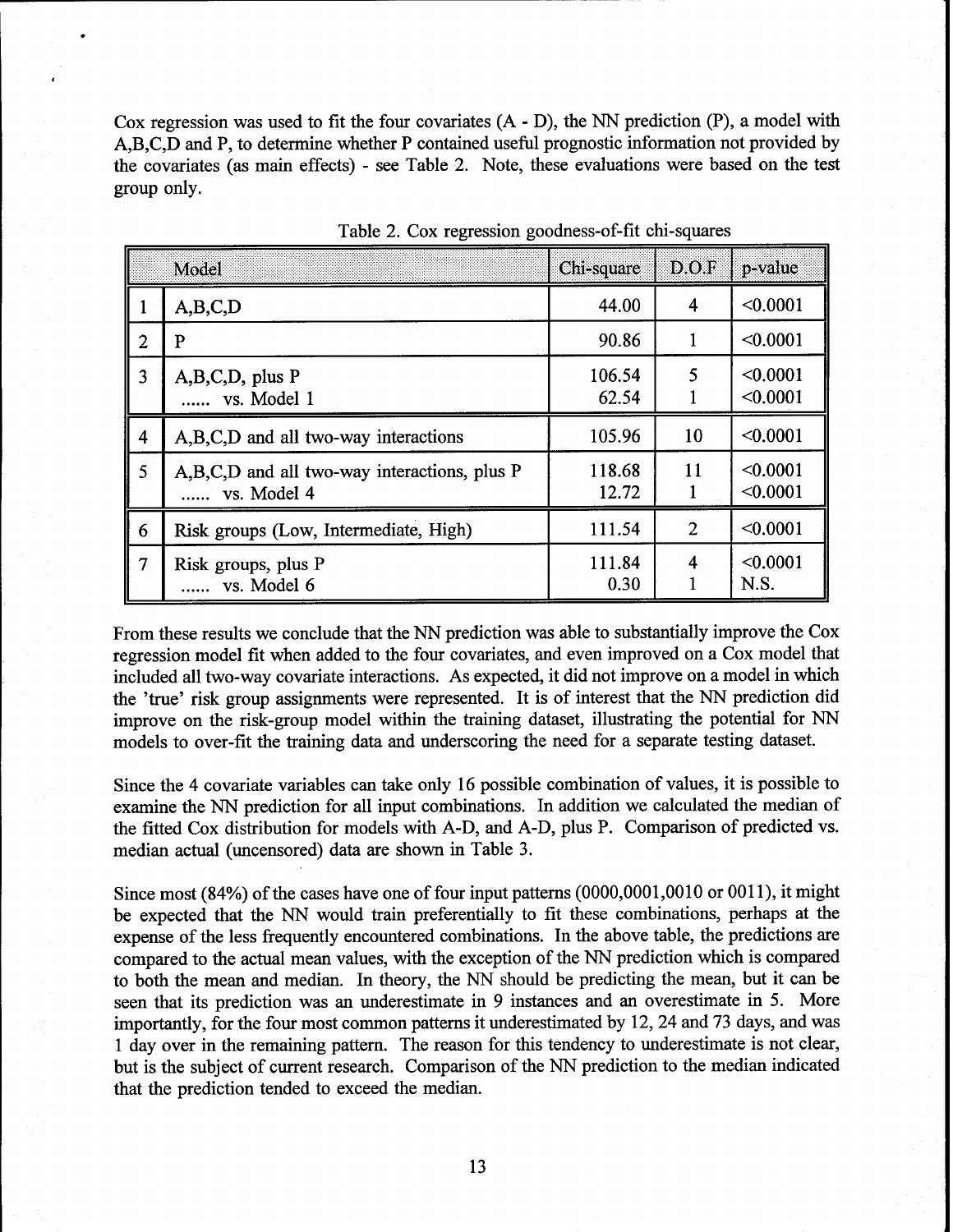The weighted absolute difference was calculated as a measure of the overall accuracy, allowing for the different frequency of covariate combinations. Based on this measure, the NN prediction was less useful than the Cox median value (based on A-D), but the Cox median based on A-D plus the NN prediction (P) was far superior to both.

| Group                               |             |              | Cases<br><b>Actual values</b> |                              | Difference (Predicted - Actual) |                |                  |                |                   |
|-------------------------------------|-------------|--------------|-------------------------------|------------------------------|---------------------------------|----------------|------------------|----------------|-------------------|
| <b>ABCD</b>                         | <b>Risk</b> | $\mathbf{p}$ | N                             | Mean                         | Median                          | NN vs.<br>mean | NN vs.<br>median | Cox<br>$(A-D)$ | Cox<br>$(P, A-D)$ |
| 0000                                | Int         | 0.32         | 290                           | 99                           | 68                              | $-12$          | $+19$            | $+6$           | $+1$              |
| 0001                                | Int         | 0.32         | 350                           | 114                          | 76                              | $-24$          | $+14$            | $-7$           | $-3$              |
| 0010                                | Low         | 0.11         | 102                           | 196                          | 116                             | $-73$          | $+7$             | $-41$          | $+4$              |
| 0011                                | High        | 0.11         | 100                           | 64                           | 51                              | $+1$           | $+14$            | $+19$          | $-2$              |
| 0100                                | Int         | 0.04         | 35                            | 108                          | 97                              | $-19$          | $-8$             | $-8$           | $-23$             |
| 0101                                | Low         | 0.04         | 49                            | 183                          | 132                             | $-59$          | -8               | $-53$          | $+5$              |
| 0110                                | High        | 0.01         | 11                            | 36                           | 14                              | $+16$          | $+38$            | $+76$          | $+28$             |
| 0111                                | Int         | 0.01         | 10                            | 114                          | 67                              | $-66$          | $-19$            | $+13$          | $-28$             |
| 1000                                | High        | 0.016        | 14                            | 46                           | 16                              | $+2$           | $+32$            | $+16$          | $+16$             |
| 1001                                | High        | 0.016        | 23                            | 42                           | 17                              | $+3$           | $+28$            | $+10$          | $+15$             |
| 1010                                | High        | 0.006        | $\overline{\mathbf{4}}$       | 51                           | 41                              | $+10$          | $+20$            | -9             | $+1$              |
| 1011                                | High        | 0.006        | 5                             | 40                           | 44                              | $-9$           | $-13$            | $-17$          | $-22$             |
| 1100                                | High        | 0.002        | $\overline{2}$                | 26                           | 9                               | $-20$          | $-3$             | $+29$          | $+6$              |
| 1101                                | High        | 0.002        | $\overline{\mathbf{4}}$       | 62                           | 31                              | $\bf{0}$       | $+31$            | $+3$           | $+16$             |
| 1110                                | High        | 0.001        | $\mathbf{1}$                  | 29                           | 29                              | $-29$          | $-29$            | $+10$          | $-15$             |
| 1111                                | High        | 0.001        | $\bf{0}$                      | $\qquad \qquad \blacksquare$ | $\overline{\phantom{a}}$        |                |                  |                |                   |
| Weighted absolute difference (days) |             |              |                               | 23.8                         | 14.1                            | 14.6           | 4.3              |                |                   |

Table 3. Comparison of predictive ability for all possible combinations of input variables

#### **Breast cancer dataset**

In preparation for year 2, which will involve analysis of data on breast cancer patients to comapre methods and establish a prognostic coding scheme, we have been collaborating with investigators at the NSABP data center. Initially this was with Dr Redmond, and after she stepped down as principal ststistician, with John Bryant. Dr. Van Tornout visited the NSABP data center to discuss the project in detail and learn as much as possible about the datasets that they have available. Subsequently we were fortunate that Dr. Bryant was able stop in Los Angeles en route to a meeting in San Diego, and we were able to follow up on the earlier meeting. As a result of those meetings it was decided that data from the B15 protocol would